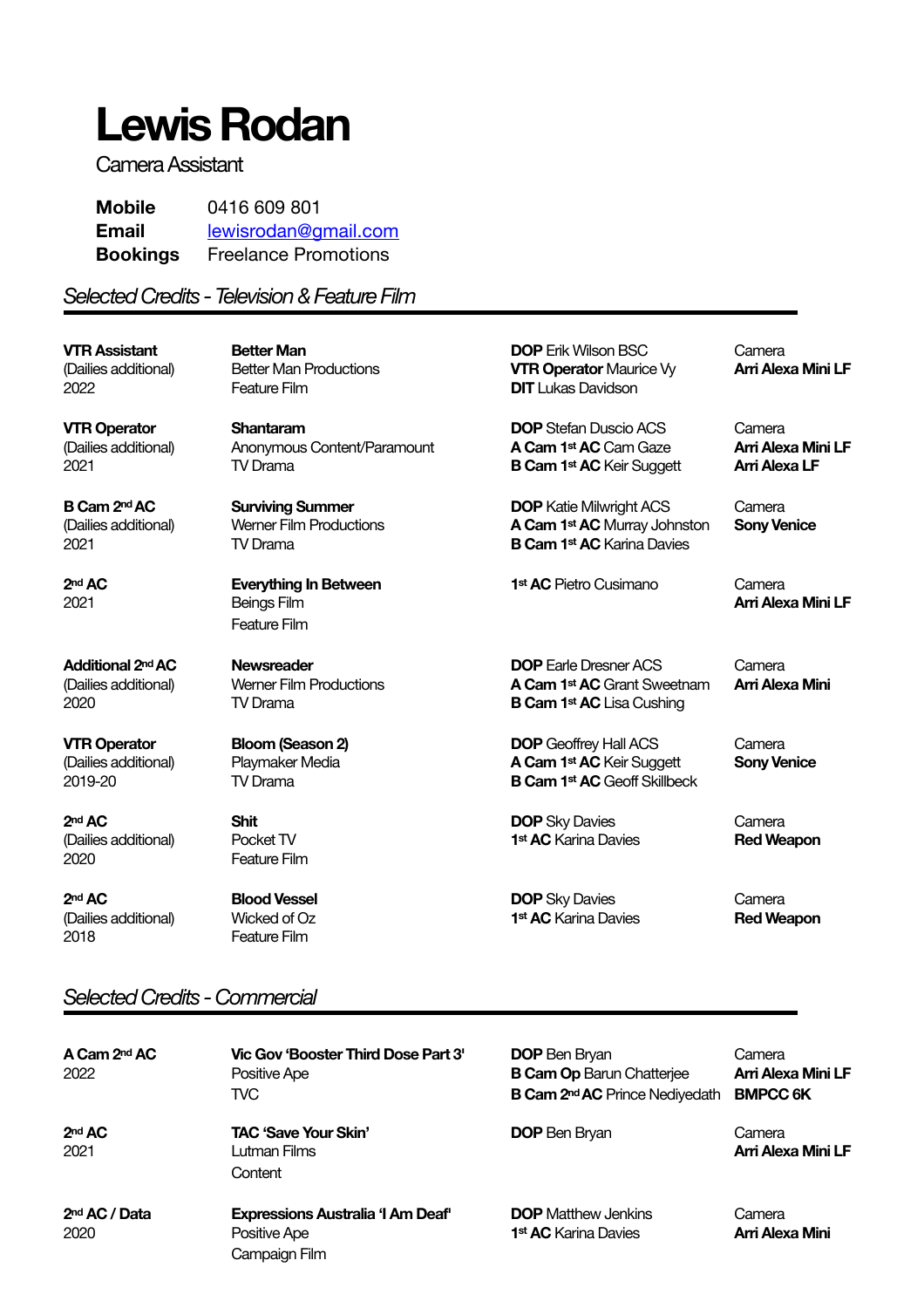| 2 <sup>nd</sup> AC / VTR<br>2020  | <b>Foot Locker x Nike Air</b><br><b>Sydney Production Company</b><br>TVC           | <b>DOP</b> Evan Trout<br>1st AC Ben Bryan                                                 | Camera<br>Arri Alexa Mini                        |
|-----------------------------------|------------------------------------------------------------------------------------|-------------------------------------------------------------------------------------------|--------------------------------------------------|
| 2 <sup>nd</sup> AC<br>2019        | <b>Dolly's Dream</b><br>Otto<br>Campaign Film                                      | <b>DOP</b> Earle Dresner ACS<br><b>1st AC Pietro Cusimano</b>                             | Camera<br>Arri Alexa Mini                        |
| 2 <sup>nd</sup> AC / Data<br>2019 | <b>Toyota 'Genuine Parts'</b><br>Guilty<br><b>TVC</b>                              | <b>DOP</b> Aaron Farrugia<br>1st AC Ben Bryan                                             | Camera<br><b>Alexa Mini</b>                      |
| 2 <sup>nd</sup> AC / Data<br>2019 | <b>Emporium Melbourne 'Persephone'</b><br>Cos We Can<br><b>TVC</b>                 | <b>DOP</b> Liam Gilmour<br>1 <sup>st</sup> AC Karina Davies                               | Camera<br>Arri Alexa SXT+                        |
| 2 <sup>nd</sup> AC / Data<br>2019 | <b>MADC 'Long Live Creativity'</b><br>Guilty<br><b>TVC</b>                         | <b>DOP</b> Aaron Farrugia<br><b>B Cam Op Ben Bryan</b><br>1 <sup>st</sup> AC Sarah Turner | Camera<br>Arri Alexa Mini<br>Arri Alexa Plus 4:3 |
| 2 <sup>nd</sup> AC / Data<br>2019 | Powershop 'Free Power Days'<br>Otto<br><b>TVC</b>                                  | <b>DOP</b> Max Walter<br>1 <sup>st</sup> AC Austin Haigh                                  | Camera<br>Arri Alexa Mini                        |
| 2 <sup>nd</sup> AC / Data<br>2019 | <b>Quest Apartments</b><br>Otto<br><b>Brand Film</b>                               | <b>DOP</b> Max Walter<br>1 <sup>st</sup> AC Austin Haigh                                  | Camera<br>Arri Alexa Mini                        |
| 2 <sup>nd</sup> AC / Data<br>2019 | <b>Energy Australia 'No Frills'</b><br><b>Cummins &amp; Partners</b><br><b>TVC</b> | <b>DOP</b> Marcus Cropp<br>1 <sup>st</sup> AC Roderick Thing                              | Camera<br>Arri Alexa Mini                        |
| 2 <sup>nd</sup> AC / Data<br>2018 | <b>Vicks 'The Musical Pt II'</b><br><b>Truce Films</b><br><b>TVC</b>               | <b>DOP</b> Liam Gilmour<br>1 <sup>st</sup> AC Matt Jenkins                                | Camera<br>Arri Alexa SXT+                        |
| 2 <sup>nd</sup> AC / Data<br>2018 | <b>Isuzu 'Bipedal</b><br><b>Truce Films</b><br><b>TVC</b>                          | <b>DOP</b> Liam Gilmour<br>1 <sup>st</sup> AC Matt Jenkins                                | Camera<br>Arri Alexa SXT+<br>Arri Alexa Mini     |
| 1 <sup>st</sup> AC<br>2022        | <b>Beyond Blue 'Liam'</b><br>Good Grief<br>Content                                 | <b>DOP</b> Jesse Lane                                                                     | Camera<br>Canon C300mkiii                        |
| 1st AC<br>2022                    | <b>MINI 'Big Love'</b><br>Good Grief<br>Content                                    | <b>DOP</b> Hossein Khodabandehloo                                                         | Camera<br><b>Arri Amira</b>                      |
| 1 <sup>st</sup> AC<br>2021        | Novo Shoes 'Summer/Spring'<br><b>Gorilla Productions</b><br>Content                | <b>DOP</b> Jesse Lane<br><b>Steadicam Op Brett Harrison</b>                               | Camera<br>Canon C300mkiii                        |
| 1st AC<br>2021                    | <b>MBV x Worksmith</b><br>The Royals<br>Content                                    | <b>DOP</b> Hossein Khodabandehloo                                                         | Camera<br>Arri Amira                             |
| 1 <sup>st</sup> AC<br>2021        | Dulux 'Sheepdog'<br><b>BBE</b><br>Content                                          | <b>DOP</b> Thom Neal                                                                      | Camera<br><b>Arri Alexa Mini LF</b>              |
| 1st AC<br>2021                    | Oroton<br>Plex Goldwin<br>Content                                                  | <b>DOP</b> Thom Neal                                                                      | Camera<br>Arri Alexa Mini<br><b>Arriflex 435</b> |